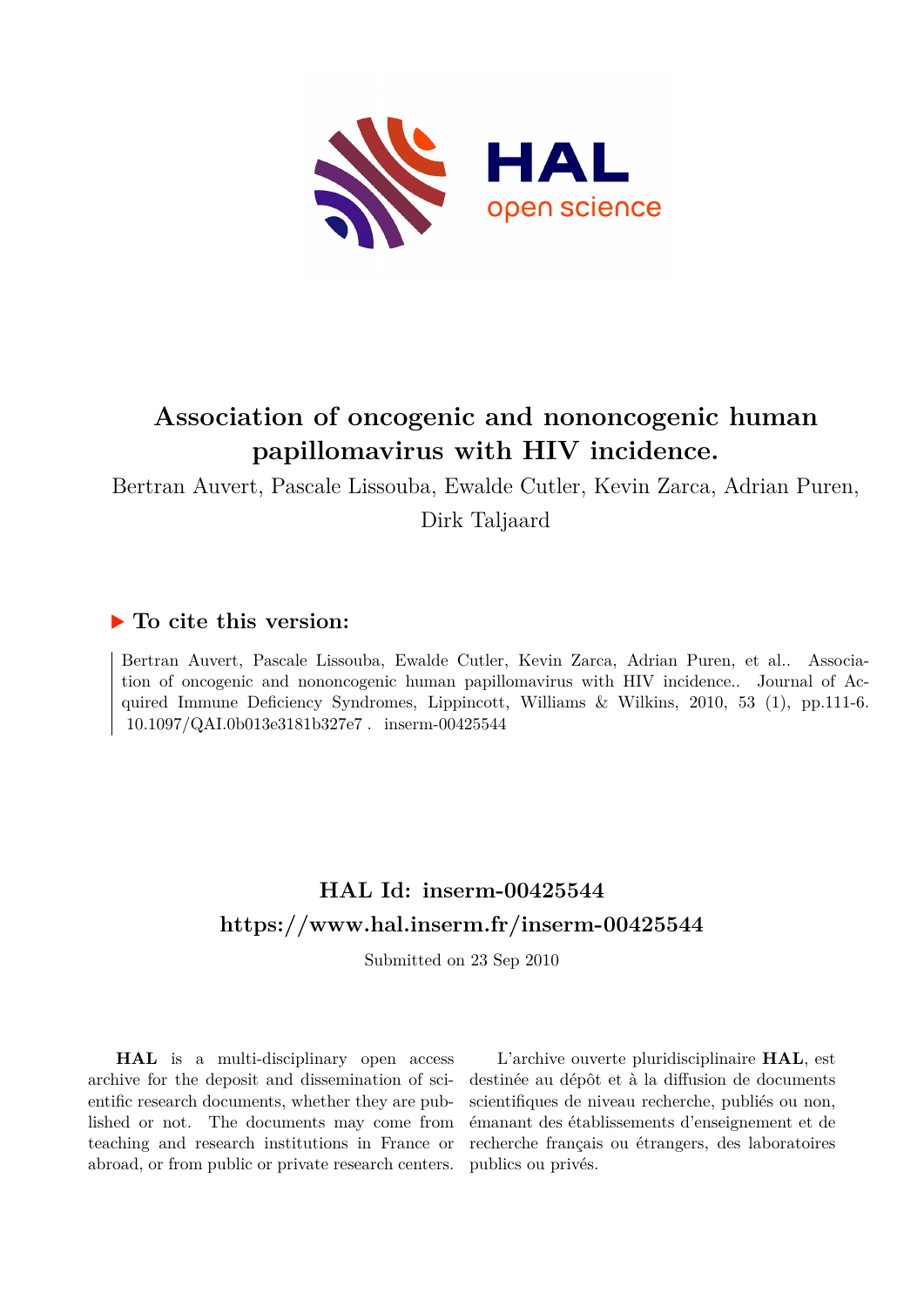# **Title page**

# **Full title: Association of oncogenic and non-oncogenic human papillomavirus with HIV incidence**

## **Authors**

| Bertran Auvert, MD, PhD | bertran.auvert@uvsq.fr     | <b>INSERM U687, Assistance Publique-</b> |
|-------------------------|----------------------------|------------------------------------------|
|                         |                            | Hôpitaux de Paris, University of         |
|                         |                            | Versailles, France                       |
| Pascale Lissouba, MS    | pascale.lissouba@inserm.fr | <b>INSERM U687, France</b>               |
| Ewalde Cutler, MS       | ewaldec@nicd.ac.za         | National Institute for Communicable      |
|                         |                            | Diseases, Johannesburg, South Africa     |
| Kevin Zarca, MS         | kevin.zarca @inserm.fr     | <b>INSERM U687, France</b>               |
| Adrian Puren, MD, PhD   | adrianp@nicd.ac.za         | National Institute for Communicable      |
|                         |                            | Diseases, Johannesburg, South Africa     |
| Dirk Taljaard, PhD      | dirk@progressus.co.za      | Progressus, Johannesburg, South Africa   |

#### **Corresponding author**

Prof. Bertran Auvert, INSERM U687, 16 avenue Paul Vaillant-Couturier, 94804 Villejuif, France Tel: +33 1 77 74 74 12 Fax: +33 1 77 74 74 03 bertran.auvert@uvsq.fr

#### **Sources of support**

ANRS grant 1265 (France), NICD (South Africa), Bill&Melinda Gates Foundation (USA) grant 33759 and INSERM (France).

**Running head:** The HPV-HIV association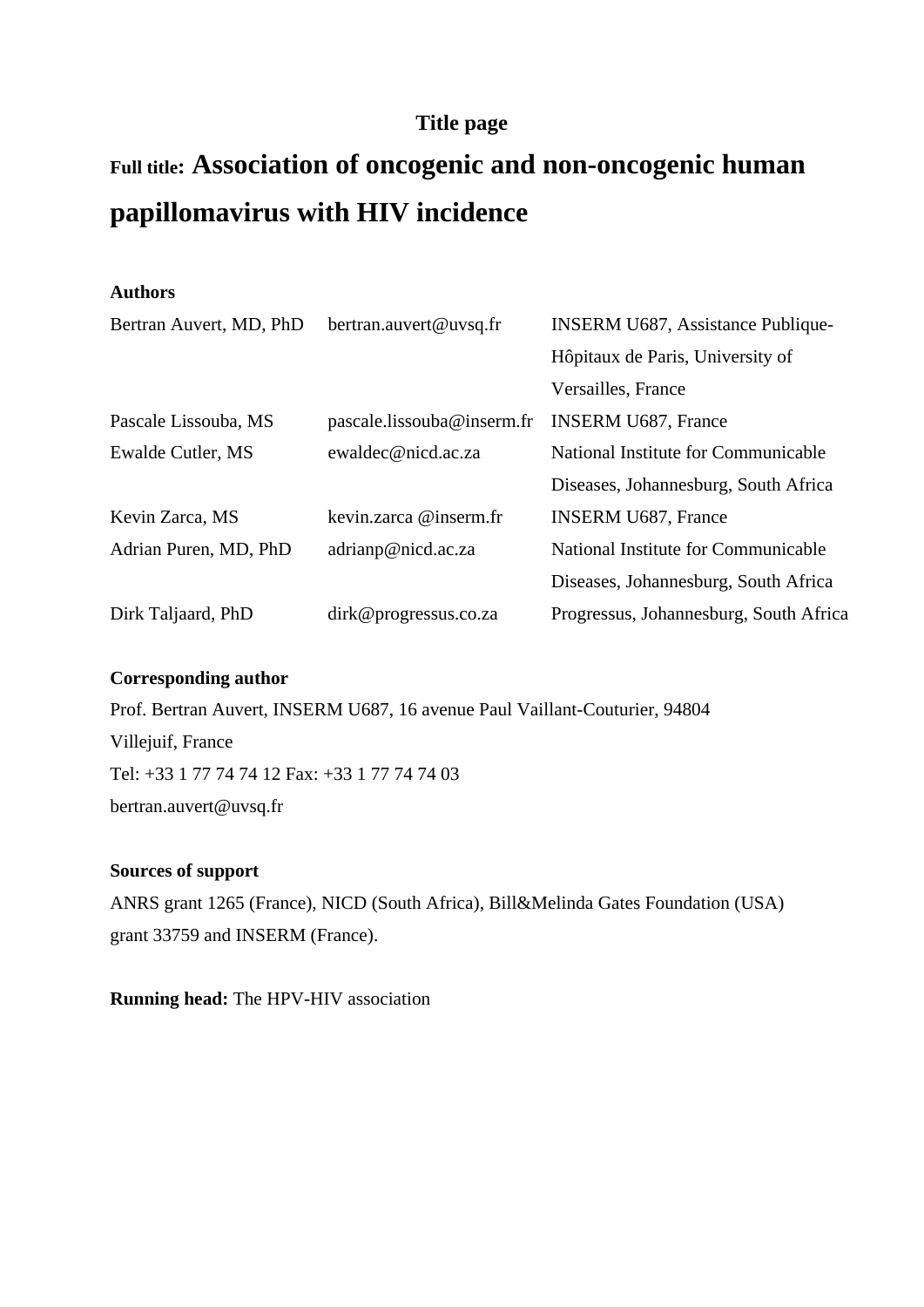#### **Abstract/key word page**

# **Association of oncogenic and non-oncogenic human papillomavirus with HIV incidence**

**Word count: 199 (max=200)** 

**Objective:** Little is known about the interaction between HPV and HIV. This study aimed to explore the association of oncogenic (HR) and non oncogenic (LR) human papillomavirus (HPV) with HIV incidence.

**Methods:** We used urethral swabs collected at the last follow-up visit of a male circumcision trial conducted in Orange Farm (South Africa). Swabs analyses and HPV genotyping were performed by polymerase chain reaction. We estimated HIV adjusted incidence rate ratios (aIRR) and 95% confidence intervals (CI) using survival analysis. Background characteristics, male circumcision status, sexual behavior, HPV status and other sexually transmitted infections were used as covariates.

**Results:** The prevalence of HR and LR HPV was 14.0% (95%CI: 12.4 to 15.7) and 17.3% (95%CI: 15.6 to 19.2), respectively. When controlling for HR-HPV status, LR-HPV status was not associated with HIV incidence (aIRR = 1.13,  $95\%$ CI: 0.40 to 3.16;  $P = 0.82$ ). When controlling for all covariates, HIV incidence increased significantly with HR-HPV positivity (aIRR=3.76, 95%CI: 1.83 to 7.73,  $P < 0.001$ ) and with the number of HR-HPV genotypes (adjusted-*P* linear trend  $= 0.0074$ ).

**Conclusions:** Several explanations could account for our findings. One is that HR-HPV facilitates HIV acquisition. The association of HPV with HIV acquisition requires further investigations.

**Keywords** : HIV; HPV; male circumcision; Africa; men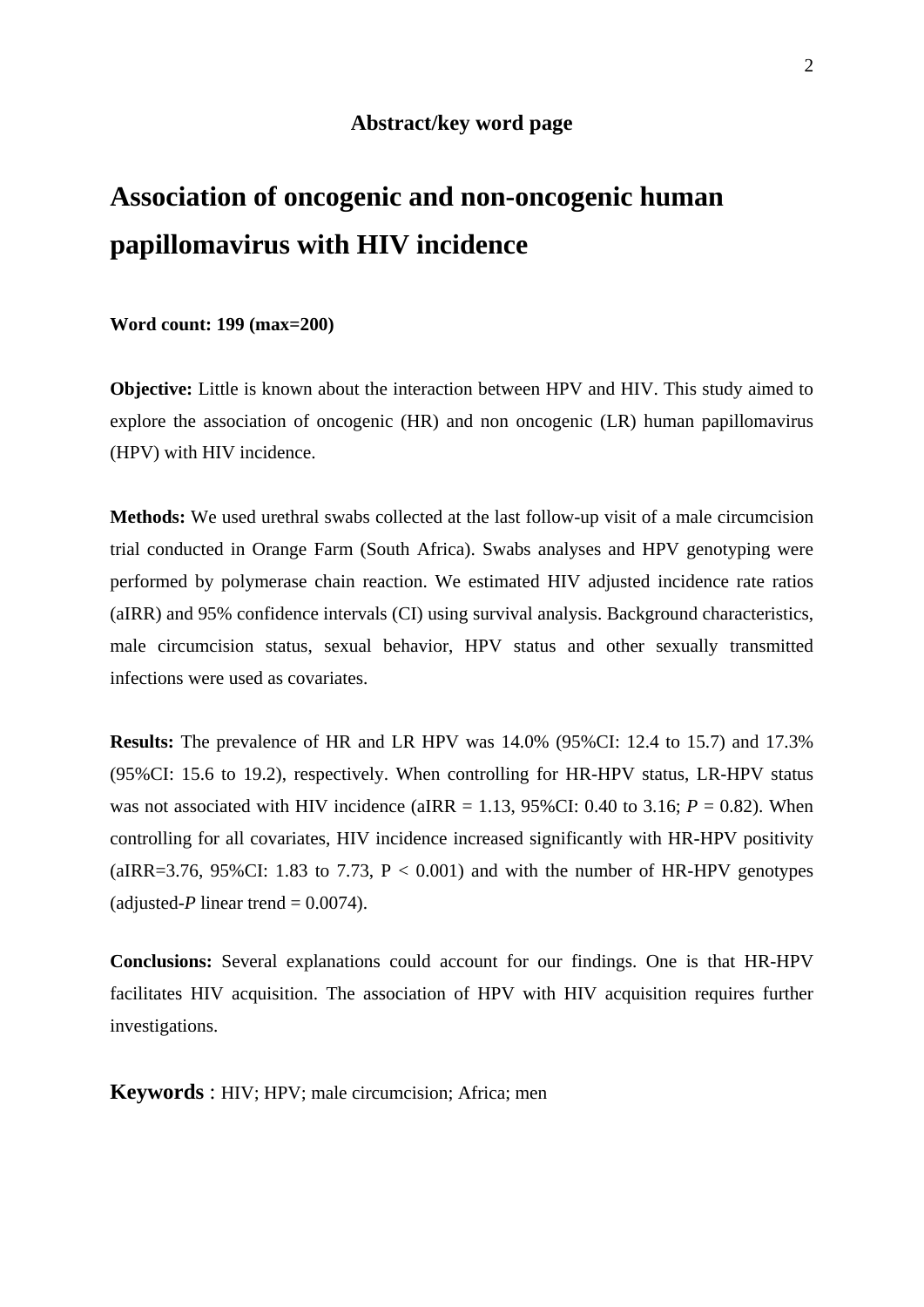# **Word count: 2375**

**G**enital human papillomavirus (HPV) genotypes are divided into "high-risk" (HR) and "low-risk" (LR) genotypes, on the basis of their oncogenic potential.<sup>1</sup> LR-HPVs are most commonly associated with non-malignant lesions such as genital warts, $<sup>2</sup>$  while HR-HPV are</sup> found in virtually all pre-malignant or malignant lesions of the genitals and are associated with cancers of the cervix, vulva, vagina, anus, and penis. $1-5$ 

Genital HPV, which is highly infectious, is thought to be vastly prevalent among men and women in sub-Saharan Africa, and cervical cancer, attributable to HR-HPV at over 99%,  $6$  is the leading cause of cancer mortality among women in Southern Africa.<sup>1</sup> HIV infection is also correlated with invasive cervical cancer, since it is a recognized AIDS defining condition. In view of the importance of both infections in the burden of morbidity and mortality in the region, research on the epidemiologic and etiologic association of HIV and HPV is of great public health relevance.

Most studies investigating the association between genital HPV and HIV have focused on the effects of HIV infection on HPV prevalence, incidence and genotype distribution. Several studies found that HIV positive status was strongly associated with higher HPV prevalence in men and women,  $1.7-11$  higher HR-HPV prevalence,  $7.9-13$ , higher HPV incidence, <sup>14</sup>, higher prevalence of infections with multiple HPV genotypes<sup>7-12</sup>, and higher frequency of HPV lesions in multiple locations. $^{12}$ 

The objective of this study was to explore the association of HR- and LR-HPV with HIV incidence. For these analyses, we used longitudinal data collected in Orange Farm (South Africa), an area of high HIV prevalence,  $15$  during a male circumcision randomized controlled trial which demonstrated a reducing effect of male circumcision on the acquisition of HIV.<sup>16</sup>

### **METHODS**

#### **Collection of data**

The technical details of the trial (ANRS-1265) have been published elsewhere.<sup>16</sup> Briefly, male participants, aged 18 to 24, were recruited from the general population of the township of Orange Farm (South Africa) and followed up for 21 months. During each followup visit at 3, 12 and 21 months, data on background information and sexual behavior was collected, and participants' circumcision status was assessed by a nurse.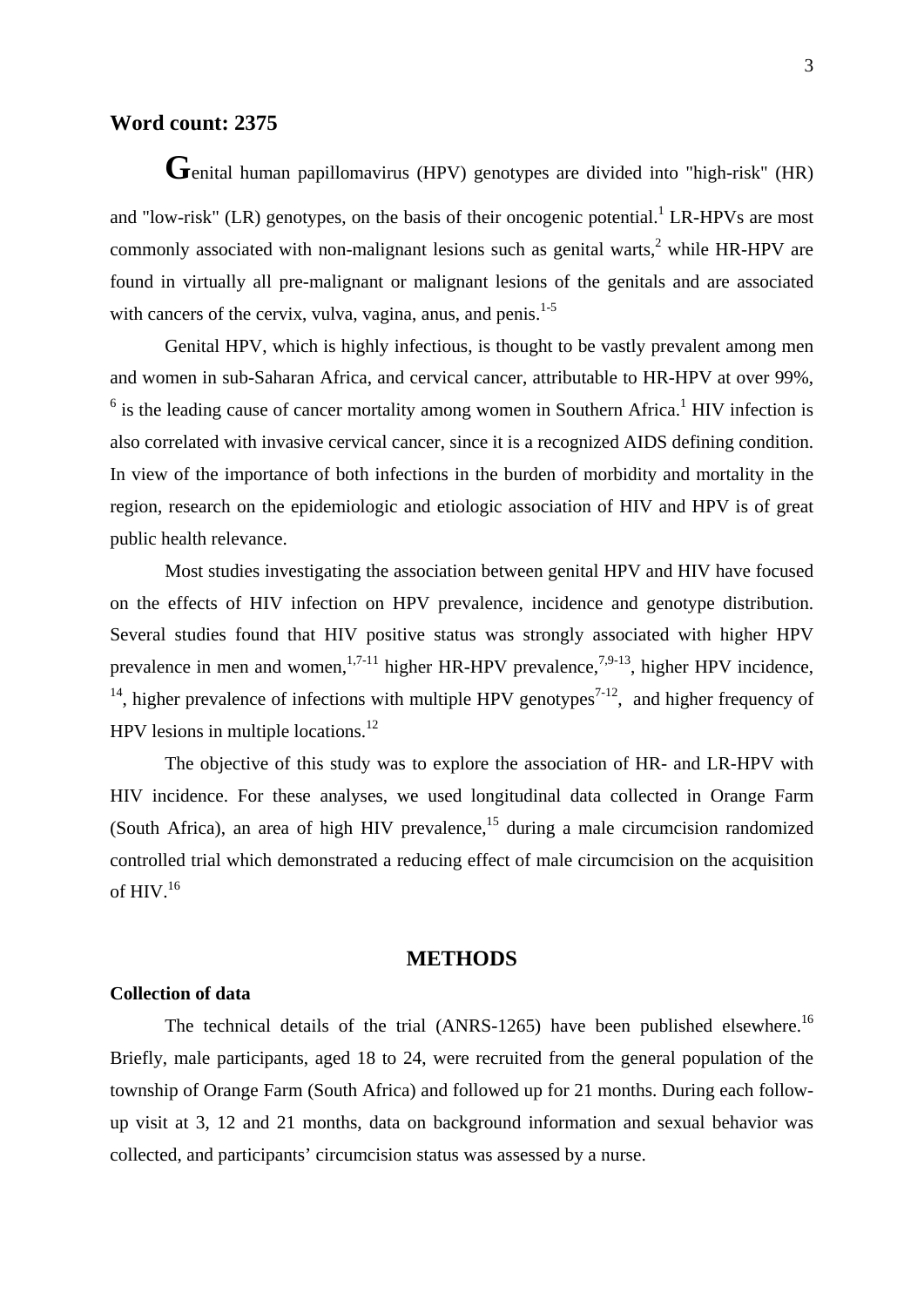As described in previous publications, blood samples collected at each follow-up visit were tested for HIV and Herpes Simplex Virus type 2 (HSV-2), and urine samples collected at the 21-month visit were tested for *Neisseria gonorrhoeae*, *Chlamydia trachomatis* and *Trichomonas vaginalis*. 16-18

To conduct HPV testing, a urethral cotton swab, introduced in the first 5 mm of the urethra, was collected by the same nurse from participants coming for the 21-month visit. For practical reasons, this collection took place from October  $1<sup>st</sup>$ , 2005 to November  $24<sup>th</sup>$ , 2006. The data used in the current study includes 596 additional follow-up visits which were collected after the database used to report the results of the trial on HIV incidence <sup>16</sup> was completed. Furthermore, the database also includes data from the analyses of 490 additional urethral swabs which were collected from October  $1<sup>st</sup>$ , 2005 to March 6th, 2005 but were not used in the report on HR-HPV prevalence among trial participants,  $19$  because they had been mislaid by the testing laboratory.

#### **Laboratory methods**

Swabs specimens for HPV testing were frozen at -20°C immediately after collection and kept frozen until processing. DNA was extracted from urethral swabs using the MagNA Pure LC instrument, with the Roche MagNA Pure LC DNA I Isolation Kit (Roche Diagnostics, Mannheim, Germany). Swabs were lysed in 500 µl of the kit lysis buffer for 30 minutes at room temperature. The MagNa Pure external lysis protocol was used to extract DNA from the lysis buffer into a 100-µl eluate. 50 µl of the eluate was used for screening (Roche Amplicor HPV test, Roche Diagnostics, Branchburg, NJ, USA) and 50-µl eluate was used for genotyping (Roche Linear Array Genotyping test, Roche Diagnostics, Branchburg, NJ, USA). 14/1771 (0.85%) samples with a negative internal beta-globin PCR control were excluded. All positive results were genotyped. This standardized PCR-based method can detect 13 HR-HPV genotypes (i.e., genotypes 16, 18, 31, 33, 35, 39, 45, 51, 52, 56, 58, 59, and 68) and 24 LR-HPV genotypes (i.e., genotypes 6, 11, 26, 40, 42, 53, 54, 55, 61, 62, 64, 66, 67, 69, 70, 71, 72, 73, 81, 82, 83, 84, IS39 and CP6108). Because of the combined probe of the assay for HPV-52 and in order to be conservative, samples were classified as HPV-52 positive only when they were negative for genotypes 33, 35 and 58. A HR-HPV sample was defined as positive if at least one HR-HPV was detected, likewise for LR-HPV. Samples could be positive for both HR-HPV and LR-HPV. In some analyses, we considered multiple HR-HPV samples, defined as samples where at least two HR-HPV genotypes were detected.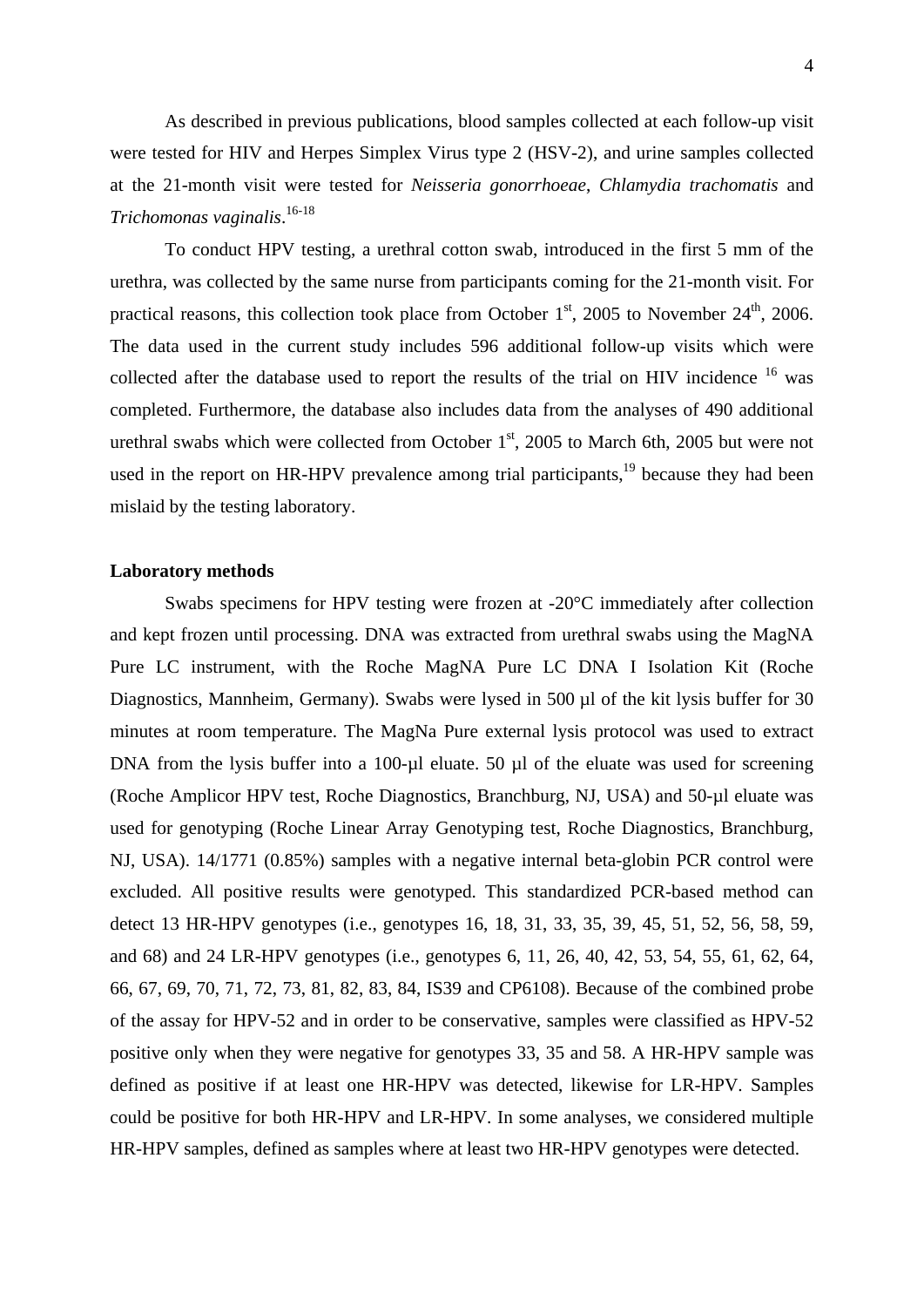#### **Data analysis**

The main analyses were performed on a subset of 1683 participants who were HIVnegative at inclusion and were tested for both HPV and HIV at the 21-month visit. They represent 1683/2949 (57.1%) of the participants who were tested for HIV at the 21-month visits. The associations of HR-HPV and LR-HPV statuses with age were tested using logistic regression, controlling for ethnic group, education, circumcision status and condom use. HIV incidence rate and HIV incidence rate ratios (IRRs) were estimated among participants by a piecewise exponential proportional hazards model implemented using univariate log-Poisson regression.<sup>20-22</sup> The effect of LR-HPV status on HIV incidence was tested after controlling for HR-HPV status. The multivariate effect of HR-HPV status on HIV incidence was estimated controlling for the following covariates: ethnic group, age, education, number of lifetime partners, condom use in the past 12 months, circumcision status, HSV-2 status at inclusion, HSV-2 acquisition during follow-up, and the status at the 21-month visit for the following sexually transmitted diseases: *Neisseria gonorrhoeae*, *Chlamydia trachomatis* and *Trichomonas vaginalis*.

To estimate the mean duration between HIV acquisition and swab collection for HPV testing, the date of HIV acquisition was estimated for each participant as the date at mid point between the last follow-up visit with an HIV-negative test result and the first follow-up visit when HIV infection was detected.

The confidence intervals of the percentages were calculated using Bayesian estimation.<sup>23</sup> Statistical analyses were performed using the statistical package SPSS for Windows version 8 (SPSS, Chicago, Illinois, United States) and R version 2.6.2. $^{24}$ 

In two ancillary intention-to-treat analyses, we assessed whether the additional data on HIV and HPV had any impact, first on the estimated effect of MC on HIV incidence and secondly on the estimated effect of MC on HPV prevalence. These effects were recalculated using the methods described in the corresponding publications.<sup>16,19</sup>

#### **Ethics**

The research protocol was reviewed and approved by the University of Witwatersrand Human Research Ethics Committee (Medical) on February  $22<sup>nd</sup>$ , 2002 (protocol study no. M020104). The trial was also approved by the Scientific Commission of the French National Agency for AIDS Research (ANRS; protocol study no. 1265; 2002, decision No. 50) and authorization was obtained from the City of Johannesburg, Region 11, on 25 February 2002.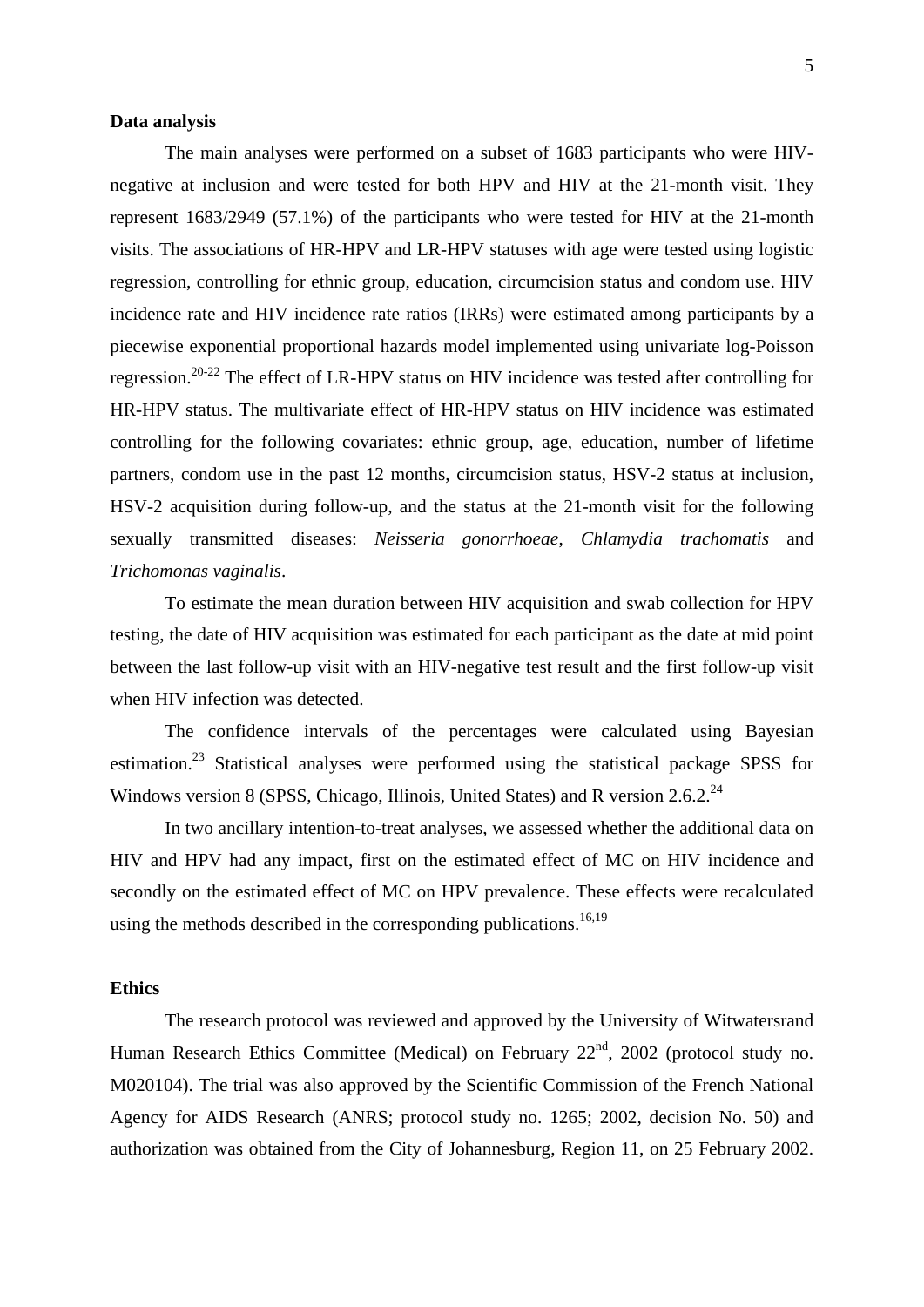This trial has been registered at http://www.clinicaltrials.gov under the number NCT00122525.

#### **RESULTS**

#### **Population characteristics**

The background characteristics of the 1683 participants included in this study are presented in Table 1. The proportion of participants infected with HPV increased with age (*P*linear trend=0.0024). The prevalence of HR-HPV was significantly higher than the prevalence of LR-HPV ( $P < 0.001$ , McNemar test). The number of HR-HPV genotypes and LR-HPV genotypes among those infected with at least one HPV genotype were correlated (*P* < 0.001, Spearman's rank correlation test). The prevalences of LR-HPV and HR-HPV were also correlated  $(P < 0.001$ , Fisher's Exact Test). Among the participants infected with a HR-HPV, 70.5% (95%CI: 65.2 to 75.6) were also infected with a LR-HPV, and among all those infected with a LR-HPV, 87.3% (95%CI: 82.7 to 91.1) were also infected with a HR-HPV. The distributions of HR- and LR-HPV genotypes are listed in Table 2. As shown in this table, the two most frequent HR-HPV were genotypes 16 and 18 and HPV 6 was by far the most frequent LR-HPV. After controlling for age, ethnic group, education, circumcision status, sexually transmitted infections and condom use, HR-HPV and LR-HPV statuses were significantly associated with number of lifetime partners with *P*-values for linear trend of 0.025 and 0.022, respectively.

#### **HIV prevalence and incidence**

During follow-up, 33/1683 (2.0%) participants became HIV-positive. At the 21-month follow-up visit, HIV prevalence among those HR-HPV negative was 1.1% (15/1391) and 6.2% (18/292) among those HR-HPV positive (RR=5.72 (2.88-11.3) *P* < 0.001).

HIV incidence was higher among those with at least one HPV genotype compared to those with no detected HPV in univariate analysis: 5.26 /100 person-year (py) versus 0.96 /100py; (IRR = 5.45, 95%CI: 2.72 to 10.9;  $P < 0.001$ ) and when controlling for covariates (aIRR = 4.55, 95%CI: 2.23 to 9.28;  $P < 0.001$ ).

When controlling for HR-HPV status, LR-HPV status was not associated with HIV incidence (aIRR = 1.13,  $95\%$ CI: 0.40 to 3.16;  $P = 0.82$ ) Table 3 indicates the effect of HR-HPV status and covariates on HIV incidence. In the univariate and multivariate analyses, HIV incidence was significantly higher among HR-HPV positive participants. HIV incidence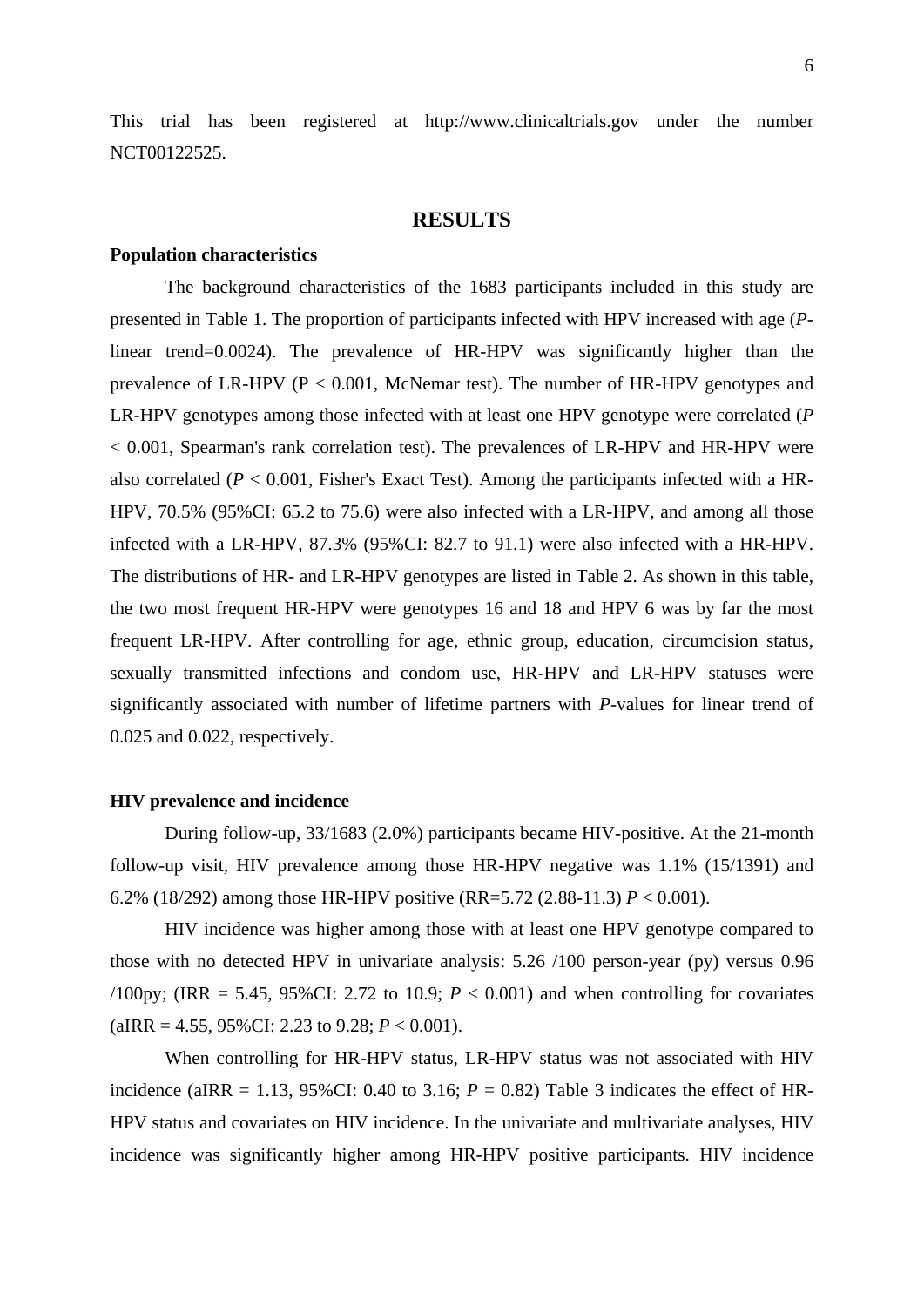increased with the number of HR-HPV genotypes involved in multiple infections in univariate analysis (figures  $1 \& 2$ ). In multivariate analysis, among those positive for at least one HR-HPV genotype, HIV incidence increased on average by a factor of 1.55 (95%CI: 1.12 to 2.14;  $P = 0.0074$ ) when the number of HR-HPV genotypes increased by one unit.

The mean duration between the estimated date of HIV acquisition and the date of the swabbing for the detection of HPV was 10.2 months (interquartile range; 4.6 to 13.6 months).

#### **Effect of MC on HIV incidence and on HR-HPV prevalence**

With the additional follow-up visits and HIV results, there were 21 HIV infections (incidence rate 0.82 per 100 person-years) in the intervention group and 52 (2.1 per 100 person-years) in the control group, corresponding to an HIV incidence rate ratio of 0.40 (95%CI:  $0.24\%$  to  $0.66\%$ ;  $P < 0.001$ ). The prevalences of HR-HPV among the intervention and control groups were 14.5% (129/890) and 22.1% (191/863), respectively, with a prevalence ratio of 0.65 (0.52 to 0.82) (*P* < 0.001). Almost identical estimates were reported in the initial publications: 0.40 for HIV risk ratio and 0.66 for the HPV prevalence rate ratio. $16,19$ 

### **DISCUSSION**

Using longitudinal data from a male circumcision trial, this study revealed for the first time a significant association of oncogenic HPV with HIV incidence among African young men. Conversely, this study did not demonstrate an association of non oncogenic HPV with HIV incidence.

This study has four limitations. Firstly, as with any observational study, no causal relationship between HPV and HIV can be concluded from the findings. Secondly, urethral sampling has been shown to be unaffected by circumcision status,  $19,25$  which is important when studying samples with circumcised and uncircumcised men as it is the case in this study. However, it has the disadvantage of underestimating the presence of genital HPV.<sup>26,27</sup> This underestimation is not expected to change the positive association with HIV incidence but it cannot be excluded that the strength of this association may vary with swabbing sites. Despite this possible underestimation, HR-HPV was the most prevalent sexually transmitted infections in this population. Thirdly, the collection of genital swabs for HPV testing was conducted at the last follow-up visit, on average several months after HIV infection. It is therefore possible that, among the subsets of participants who contracted HR-HPV during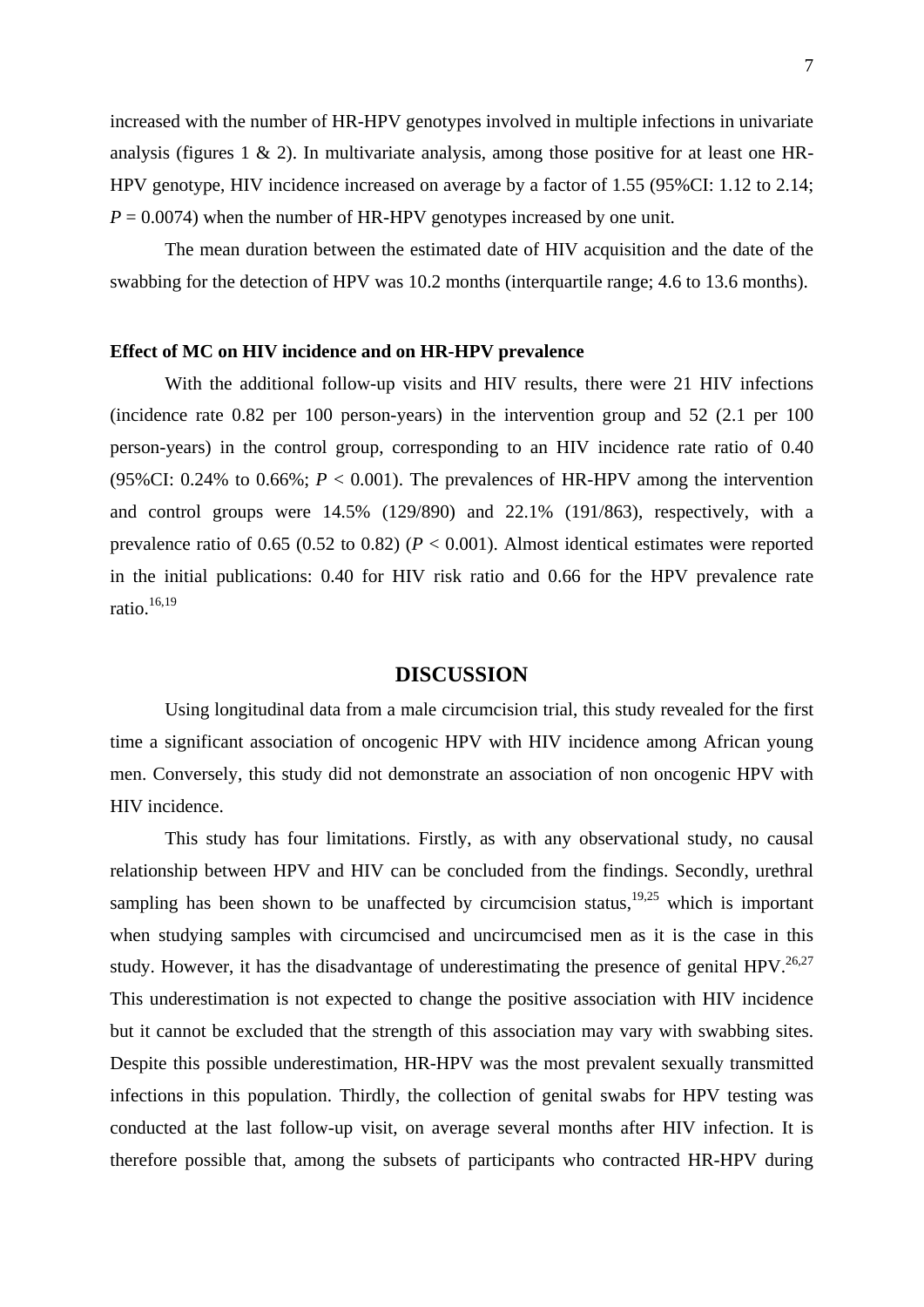follow-up, some got infected with HPV after HIV acquisition. This will tend to dilute the strength of the association between HPV and HIV. Lastly, HPV lesion detection was not performed in this study.

Several non-exclusive and plausible explanations could account for our findings. Firstly, HIV and HPV are sexually transmitted viruses which share the same behavioral risk factors. However, this association remains strong after controlling for sexual behavioral covariates. Secondly, the results could be partly due to HIV infection facilitating HPV acquisition or HPV reactivation from the basal cell layer in the epithelium. This explanation is unlikely to play a significant role because the men participating in this study were recently infected with HIV and most likely still had an intact immune system. Thirdly, it could be argued that HIV- HPV coinfected female partners may have shed HR-HPV more intensively than HIV-negative women. Indeed, in the case of a depressed immune system, HPV lesions are more likely to be dysplasic<sup>28</sup> and immunodepression can reactivate latent HPV infection.<sup>12,29,30</sup> However, the fact that the average age of the female partners of our study participants was 3 year older than the median age at first sex in this community, which is about  $17<sup>31</sup>$ , makes this last explanation unlikely: the female partners had their sexual debut on average 3 years earlier, making it unlikely that they already had a depressed immune system due to HIV infection. Fourthly, the findings could indicate that HR-HPV, but not LR-HPV, facilitates HIV acquisition.

They are several arguments in favour of the latter explanation. First, there is strong evidence of a correlation between HIV and HPV statuses, as demonstrated in cross-sectional studies<sup> $7-9$ </sup> Secondly, two other longitudinal studies have shown that HPV facilitates HIV acquisition among men having sex with men in the  $US^{32}$  and among women in Zimbabwe.<sup>33</sup> Interestingly, this last study demonstrates a differential effect between HR-HPV and LR-HPV on HIV acquisition. Thirdly, HR-HPVs facilitating HIV acquisition is biologically plausible.

The possibility that HR-HPV could increase the susceptibility to HIV infection was first evoked in 2002.<sup>34</sup> The arguments are a) that HR-HPV infection of basal cell epithelia could lead to an active cell-mediated immune response through the recruitment of macrophages and T lymphocytes, $35,36$  which are HIV target cells and may facilitate HIV acquisition, b) genital HPV could simulate cytokines<sup>36,37</sup> which can increase HIV transcription and replication and c) HPV infection can lead to persisting inflammation and immune system activation.<sup>38</sup> In addition,  $HR-HPV$  is more likely to result in a persistent infection (versus LR-HPV), 39-41 increasing the likelihood of HIV acquisition if there is really HPV-induced immune activation.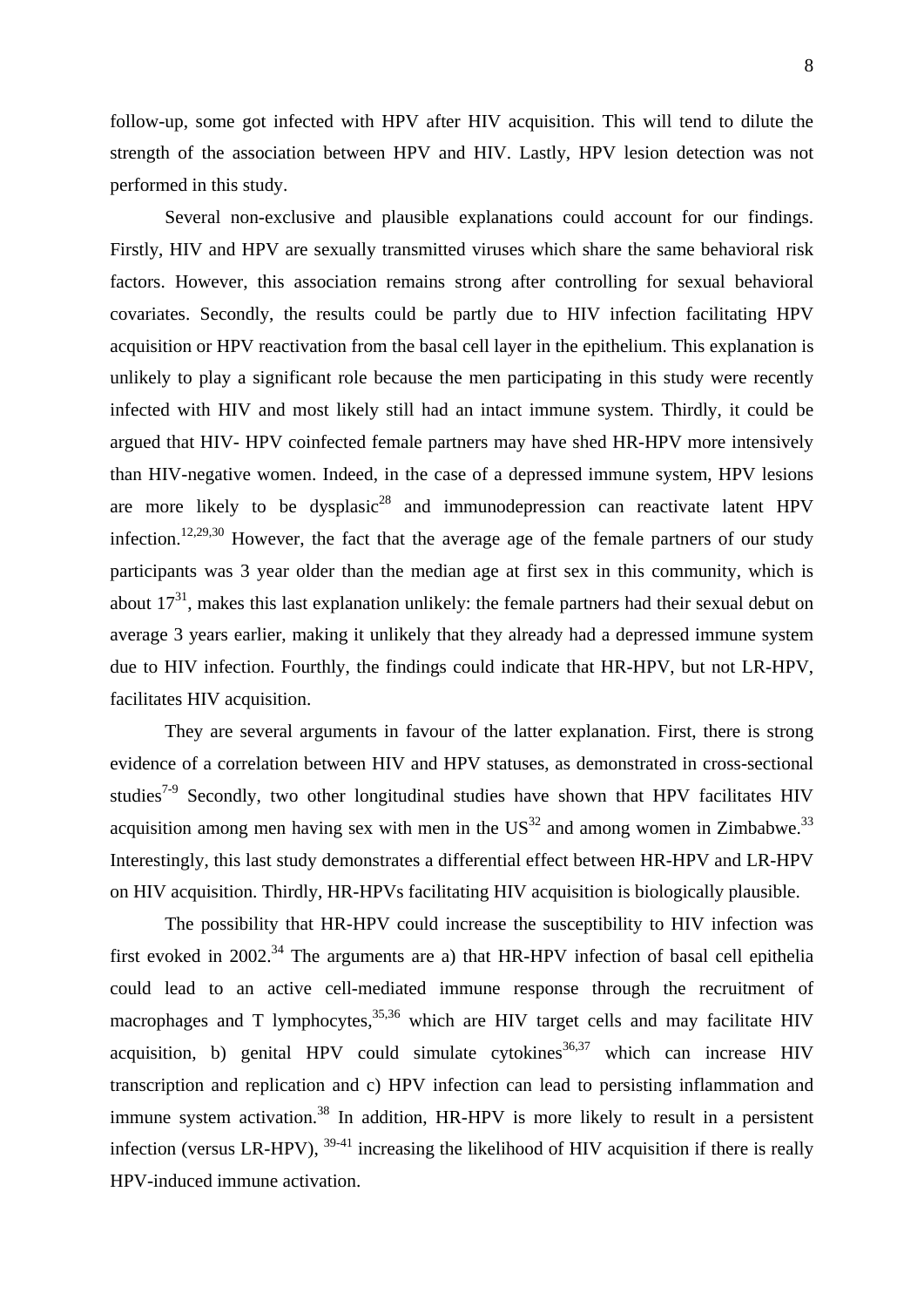While this study cannot give a definite explanation of the association of HPV and HIV incidence, it provides additional evidence on their strong interaction. Further investigations are needed, using for example existing longitudinal data such as those collected during the two other male circumcision trials  $42,43$  or the data collected during the COL-1492 trial  $44$ conducted on female sex workers from South Africa. Testing the hypothesis that HR-HPV facilitates HIV acquisition is a complex endeavor because it requires the demonstration of a causal association, which may only be evidenced through the evaluation of the efficacy of the existing HPV vaccines against HIV acquisition with a randomized controlled trial.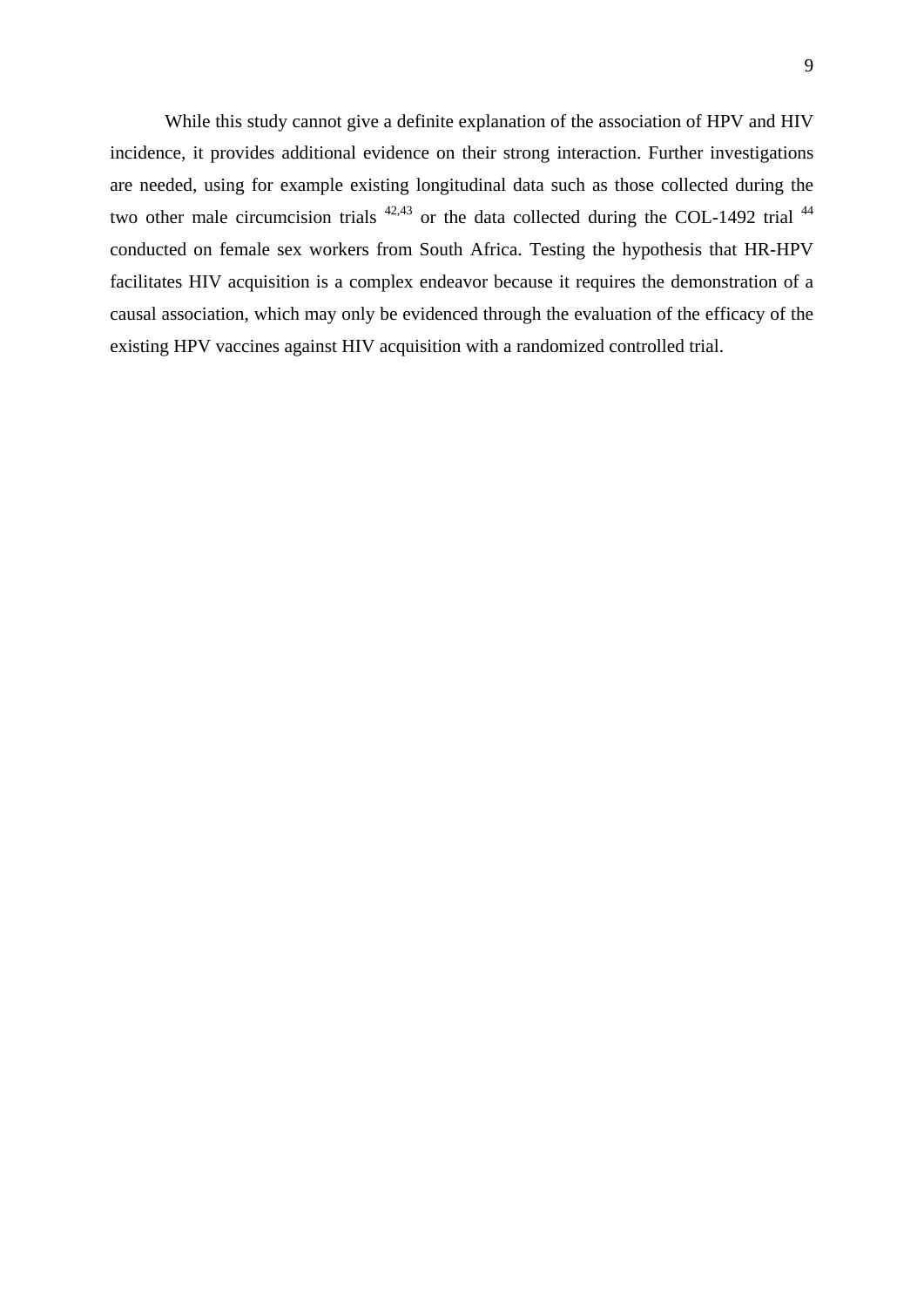# **FIGURE CAPTION**

**FIGURE 1.** Distribution of HIV incidence as a function of the number of high-risk human papillomavirus genotypes.

py indicates person-year.

The data for the number of HR-HPV from 4 to 8 have been combined. The error bars represent the 95% confidence interval of the HIV incidence. A 2nd degree polynomial curve has been fitted to the graphics.

**FIGURE 2.** Distribution of the number of high risk HPV genotypes among the 1683 participants for those with at least one high risk HPV genotype.

The number of participants with any high risk HPV genotype (82.7%, 1391/1683) is not represented on the figure.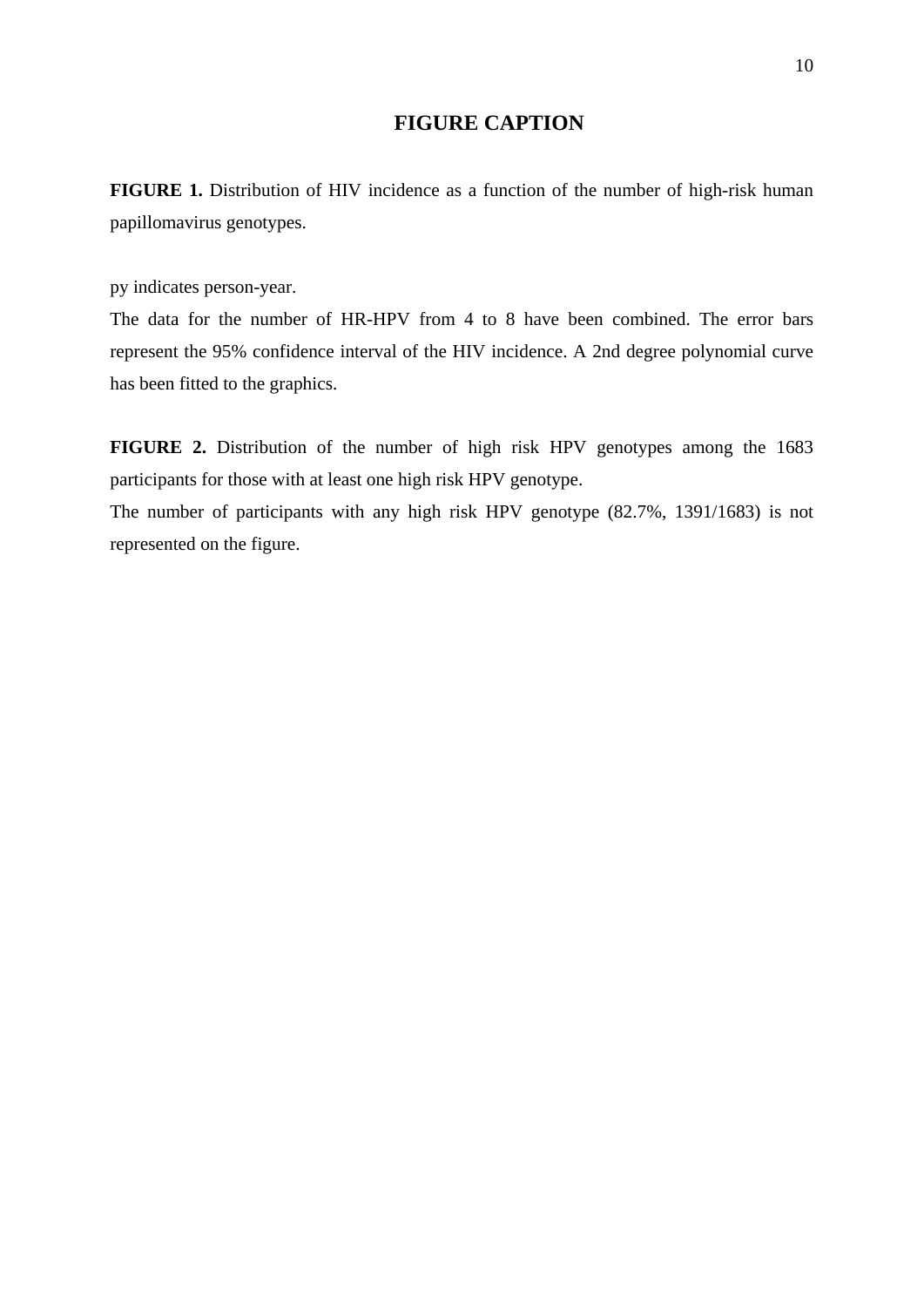# **ACKNOWLEDGEMENTS**

The sources of funding were ANRS grant 1265 (France), NICD (South Africa), Bill & Melinda Gates Foundation (USA) grant 33759 and INSERM (France).

# **REFERENCES**

- 1. Castellsague X. Natural history and epidemiology of HPV infection and cervical cancer. Gynecol Oncol 2008;110(3 Suppl 2):S4-7.
- 2. Monk BJ, Tewari KS. The spectrum and clinical sequelae of human papillomavirus infection. Gynecol Oncol 2007;107(2 Suppl 1):S6-13.
- 3. Human papillomavirus and HPV vaccines: Technical information for policy-makers and health professionals. 2007.
- 4. Baldwin SB, Wallace DR, Papenfuss MR, Abrahamsen M, Vaught LC, Giuliano AR. Condom use and other factors affecting penile human papillomavirus detection in men attending a sexually transmitted disease clinic. Sex Transm Dis 2004;31(10):601-7.
- 5. Morris BJ. Why circumcision is a biomedical imperative for the 21(st) century. Bioessays 2007;29(11):1147-58.
- 6. Walboomers JM, Jacobs MV, Manos MM, Bosch FX, Kummer JA, Shah KV, Snijders PJ, Peto J, Meijer CJ, Munoz N. Human papillomavirus is a necessary cause of invasive cervical cancer worldwide. J Pathol 1999;189(1):12-9.
- 7. Ng'andwe C, Lowe JJ, Richards PJ, Hause L, Wood C, Angeletti PC. The distribution of sexually-transmitted Human Papillomaviruses in HIV positive and negative patients in Zambia, Africa. BMC Infect Dis 2007;7:77.
- 8. Ng'ayo MO, Bukusi E, Rowhani-Rahbar A, Koutsky LA, Feng Q, Kwena ZA, Holmes KK. Epidemiology of human papillomavirus infection among fishermen along Lake Victoria Shore in the Kisumu District, Kenya. Sex Transm Infect 2008;84(1):62-6.
- 9. Safaeian M, Kiddugavu M, Gravitt PE, Gange SJ, Ssekasanvu J, Murokora D, Sklar M, Serwadda D, Wawer MJ, Shah KV, Gray R. Prevalence and risk factors for carcinogenic human papillomavirus infections in rural Rakai, Uganda. Sex Transm Infect 2008;84(4):306-11.
- 10. Giuliano AR, Tortolero-Luna G, Ferrer E, Burchell AN, de Sanjose S, Kjaer SK, Munoz N, Schiffman M, Bosch FX. Epidemiology of human papillomavirus infection in men, cancers other than cervical and benign conditions. Vaccine 2008;26 Suppl 10:K17-28.
- 11. Partridge JM, Koutsky LA. Genital human papillomavirus infection in men. Lancet Infect Dis 2006;6(1):21-31.
- 12. Aynaud O, Piron D, Barrasso R, Poveda JD. Comparison of clinical, histological, and virological symptoms of HPV in HIV-1 infected men and immunocompetent subjects. Sex Transm Infect 1998;74(1):32-4.
- 13. Mayaud P, Gill DK, Weiss HA, Uledi E, Kopwe L, Todd J, ka-Gina G, Grosskurth H, Hayes RJ, Mabey DC, Lacey CJ. The interrelation of HIV, cervical human papillomavirus, and neoplasia among antenatal clinic attenders in Tanzania. Sex Transm Infect 2001;77(4):248-54.
- 14. Safaeian M, Kiddugavu M, Gravitt PE, Gange SJ, Ssekasanvu J, Murokora D, Sklar M, Serwadda D, Wawer MJ, Shah KV, Gray R. Determinants of incidence and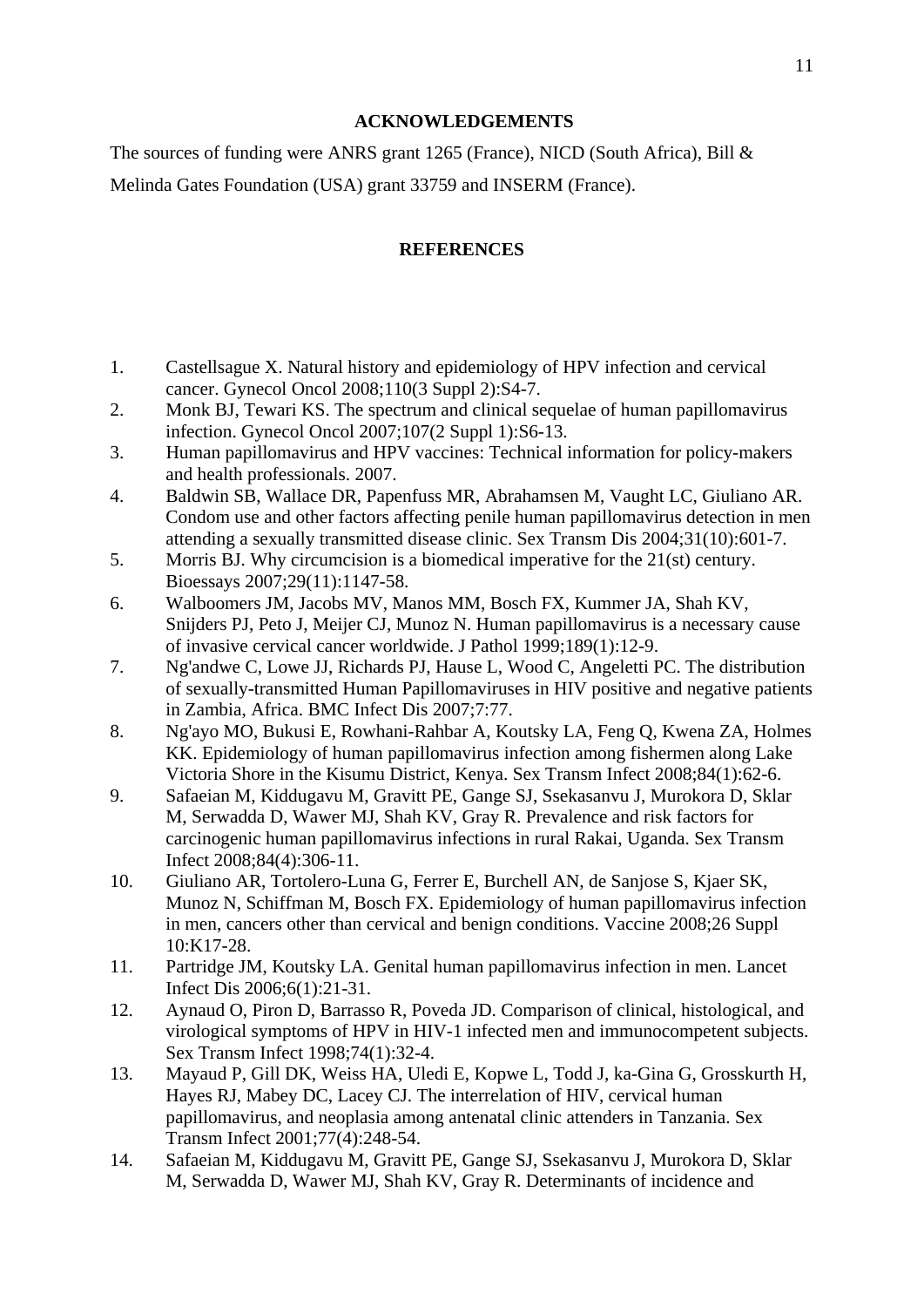clearance of high-risk human papillomavirus infections in rural Rakai, Uganda. Cancer Epidemiol Biomarkers Prev 2008;17(6):1300-7.

- 15. National HIV and syphilis prevalence survey South Africa 2007. Department of Health, South Africa, 2008;1-47.
- 16. Auvert B, Taljaard D, Lagarde E, Sobngwi-Tambekou J, Sitta R, Puren A. Randomized, controlled intervention trial of male circumcision for reduction of HIV infection risk: the ANRS 1265 Trial. PLoS Med 2005;2(11):e298.
- 17. Sobngwi-Tambekou J, Taljaard D, Lissouba P, Zarca K, Puren A, Lagarde E, Auvert B. Effect of HSV-2 Serostatus on Acquisition of HIV by Young Men: Results of a Longitudinal Study in Orange Farm, South Africa. J Infect Dis 2009.
- 18. Sobngwi-Tambekou J, Taljaard D, Nieuwoudt M, Lissouba P, Puren A, Auvert B. Male circumcision and Neisseria gonorrhoeae, Chlamydia trachomatis and Trichomonas vaginalis: observations after a randomised controlled trial for HIV prevention. Sex Transm Infect 2009;85(2):116-20.
- 19. Auvert B, Sobngwi-Tambekou J, Cutler E, Nieuwoudt M, Lissouba P, Puren A, Taljaard D. Effect of male circumcision on the prevalence of high-risk human papillomavirus in young men: results of a randomized controlled trial conducted in orange farm, South Africa. J Infect Dis 2009;199(1):14-9.
- 20. Frome EL. The analysis of rates using Poisson regression models. Biometrics 1983;39(3):665-74.
- 21. Berry G. The analysis of mortality by the subject-years method. Biometrics 1983;39(1):173-84.
- 22. Holford TR. The analysis of rates and of survivorship using log-linear models. Biometrics 1980;36(2):299-305.
- 23. Newcombe RG. Two-sided confidence intervals for the single proportion: comparison of seven methods. Stat Med 1998;17(8):857-72.
- 24. Team RDC. R: A language and environment for statistical computing. R Foundation for Statistical Computing, Vienna, Austria 2005(http://www.R-project.org).
- 25. Weaver BA, Feng Q, Holmes KK, Kiviat N, Lee SK, Meyer C, Stern M, Koutsky LA. Evaluation of genital sites and sampling techniques for detection of human papillomavirus DNA in men. J Infect Dis 2004;189(4):677-85.
- 26. Giuliano AR, Nielson CM, Flores R, Dunne EF, Abrahamsen M, Papenfuss MR, Markowitz LE, Smith D, Harris RB. The optimal anatomic sites for sampling heterosexual men for human papillomavirus (HPV) detection: the HPV detection in men study. J Infect Dis 2007;196(8):1146-52.
- 27. Aguilar LV, Lazcano-Ponce E, Vaccarella S, Cruz A, Hernandez P, Smith JS, Munoz N, Kornegay JR, Hernandez-Avila M, Franceschi S. Human papillomavirus in men: comparison of different genital sites. Sex Transm Infect 2006;82(1):31-3.
- 28. Steben M, Duarte-Franco E. Human papillomavirus infection: epidemiology and pathophysiology. Gynecol Oncol 2007;107(2 Suppl 1):S2-5.
- 29. Aubin F, Pretet JL, Mougin C, Riethmuller D. [Human papillomavirus infection]. Ann Dermatol Venereol 2007;134(1):94-9.
- 30. Strickler HD, Burk RD, Fazzari M, Anastos K, Minkoff H, Massad LS, Hall C, Bacon M, Levine AM, Watts DH, Silverberg MJ, Xue X, Schlecht NF, Melnick S, Palefsky JM. Natural history and possible reactivation of human papillomavirus in human immunodeficiency virus-positive women. J Natl Cancer Inst 2005;97(8):577-86.
- 31. Pettifor AE, Rees HV, Kleinschmidt I, Steffenson AE, MacPhail C, Hlongwa-Madikizela L, Vermaak K, Padian NS. Young people's sexual health in South Africa: HIV prevalence and sexual behaviors from a nationally representative household survey. Aids 2005;19(14):1525-34.